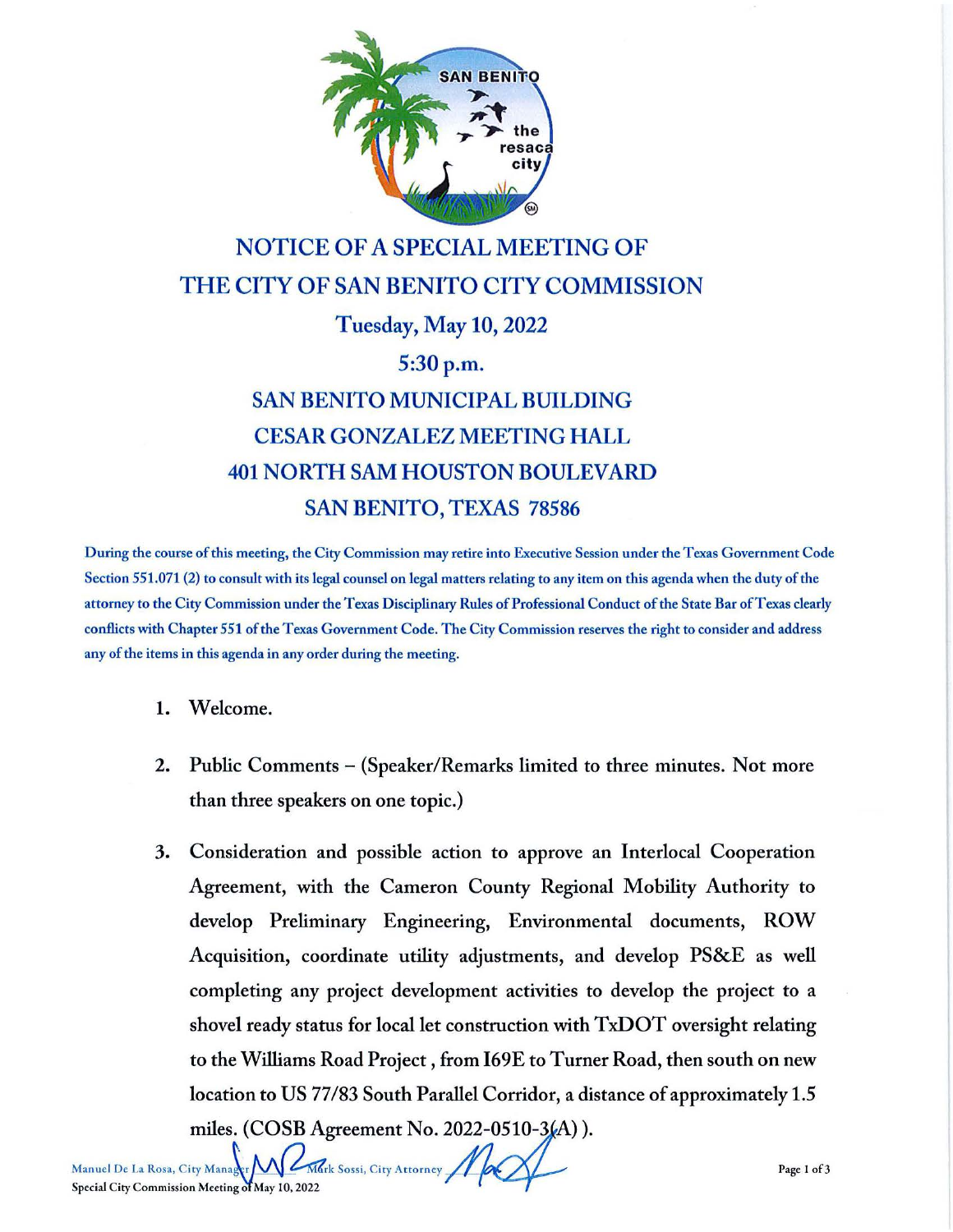- 4. Consideration and possible action to approve an lnterlocal Cooperation Agreement, with the Cameron County Regional Mobility Authority to develop Preliminary Engineering and Environmental documents completing any project development activities to develop the project to an approved schematic and environmental clearance for final design and construction by TxDOT to advance the FM 1846 (Williams Road) Project to a Ready-to-Let Status with TxDOT to Project Limits from BUS 77 to San Jose Ranch Road, a distance of approximately 1.6 miles. (COSB Agreement No. 2022-0510- 4(A) ).
- 5. Discussion of the City of San Benito Water and Wastewater Rate Study by Capex Consulting Group.
- 6. Executive Session:
	- a) Consultation with City Attorney pursuant to Texas Government Code §552.107(1) to discuss privileged communication protected by the attorney-client privilege.

## General Session:

7. Consideration and possible action on item discussed in Executive Session.

## 8. Adjournment.

Note: The City of San Benito does not discriminate on the basis of disability in the admission of, access to, treatment of, or employment in its programs, activities, or public meetings. Any individual with a disability in need of accommodation is encouraged to contact the City Secretary at (956) 361-3800, Extension 103, by Monday, no later than 5:00 **P.M.,** to make proper arrangements.

Manuel De La Rosa, City Manuel Carry Mark Sossi, City Attorney Special City Commission Meeting of May 10, 2022